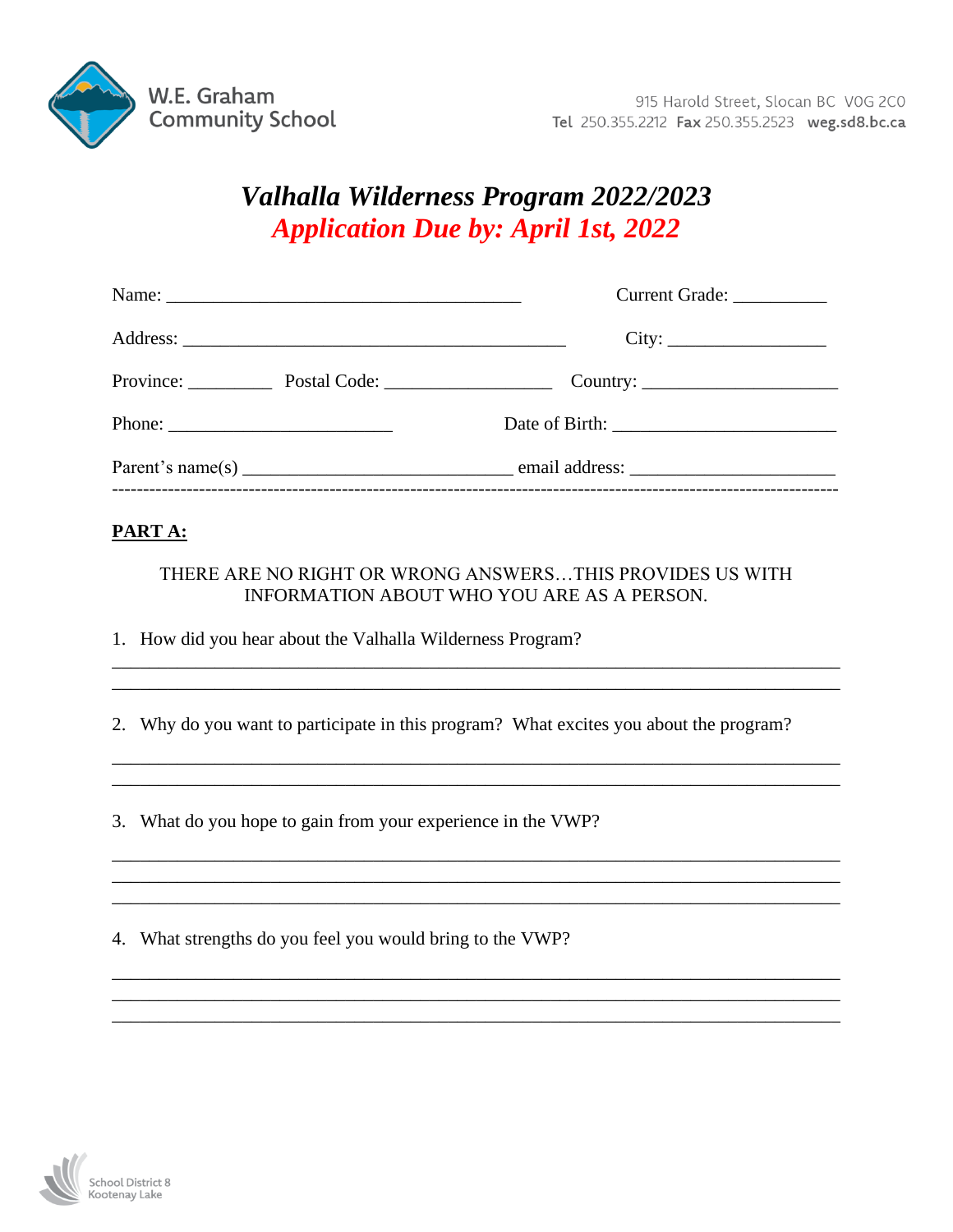- 5. What do you feel will be your greatest challenge(s) in the VWP?
- 6. What other outdoor experiences have you had?
- 7. This course is physically demanding. There is an expectation that applicants will be engaged in regular and fairly intense exercise in the months leading up to the program. What activities do you regularly participate in to stay fit? How would you describe your level of fitness? Please be specific.

\_\_\_\_\_\_\_\_\_\_\_\_\_\_\_\_\_\_\_\_\_\_\_\_\_\_\_\_\_\_\_\_\_\_\_\_\_\_\_\_\_\_\_\_\_\_\_\_\_\_\_\_\_\_\_\_\_\_\_\_\_\_\_\_\_\_\_\_\_\_\_\_\_\_\_\_\_\_ \_\_\_\_\_\_\_\_\_\_\_\_\_\_\_\_\_\_\_\_\_\_\_\_\_\_\_\_\_\_\_\_\_\_\_\_\_\_\_\_\_\_\_\_\_\_\_\_\_\_\_\_\_\_\_\_\_\_\_\_\_\_\_\_\_\_\_\_\_\_\_\_\_\_\_\_\_\_

\_\_\_\_\_\_\_\_\_\_\_\_\_\_\_\_\_\_\_\_\_\_\_\_\_\_\_\_\_\_\_\_\_\_\_\_\_\_\_\_\_\_\_\_\_\_\_\_\_\_\_\_\_\_\_\_\_\_\_\_\_\_\_\_\_\_\_\_\_\_\_\_\_\_\_\_\_\_ \_\_\_\_\_\_\_\_\_\_\_\_\_\_\_\_\_\_\_\_\_\_\_\_\_\_\_\_\_\_\_\_\_\_\_\_\_\_\_\_\_\_\_\_\_\_\_\_\_\_\_\_\_\_\_\_\_\_\_\_\_\_\_\_\_\_\_\_\_\_\_\_\_\_\_\_\_\_

\_\_\_\_\_\_\_\_\_\_\_\_\_\_\_\_\_\_\_\_\_\_\_\_\_\_\_\_\_\_\_\_\_\_\_\_\_\_\_\_\_\_\_\_\_\_\_\_\_\_\_\_\_\_\_\_\_\_\_\_\_\_\_\_\_\_\_\_\_\_\_\_\_\_\_\_\_\_

\_\_\_\_\_\_\_\_\_\_\_\_\_\_\_\_\_\_\_\_\_\_\_\_\_\_\_\_\_\_\_\_\_\_\_\_\_\_\_\_\_\_\_\_\_\_\_\_\_\_\_\_\_\_\_\_\_\_\_\_\_\_\_\_\_\_\_\_\_\_\_\_\_\_\_\_\_\_ \_\_\_\_\_\_\_\_\_\_\_\_\_\_\_\_\_\_\_\_\_\_\_\_\_\_\_\_\_\_\_\_\_\_\_\_\_\_\_\_\_\_\_\_\_\_\_\_\_\_\_\_\_\_\_\_\_\_\_\_\_\_\_\_\_\_\_\_\_\_\_\_\_\_\_\_\_\_

- 8. Have you completed a First Aid course or CPR course? If yes, please give details.
- 9. The VWP is very demanding both physically and mentally and you will need a great deal of support from those people who are closest to you. Please describe the support system you have in place to help you do well in this program.

10. Have you ever had a ski pass?…………………………………………………..YES……NO

\_\_\_\_\_\_\_\_\_\_\_\_\_\_\_\_\_\_\_\_\_\_\_\_\_\_\_\_\_\_\_\_\_\_\_\_\_\_\_\_\_\_\_\_\_\_\_\_\_\_\_\_\_\_\_\_\_\_\_\_\_\_\_\_\_\_\_\_\_\_\_\_\_\_\_\_\_\_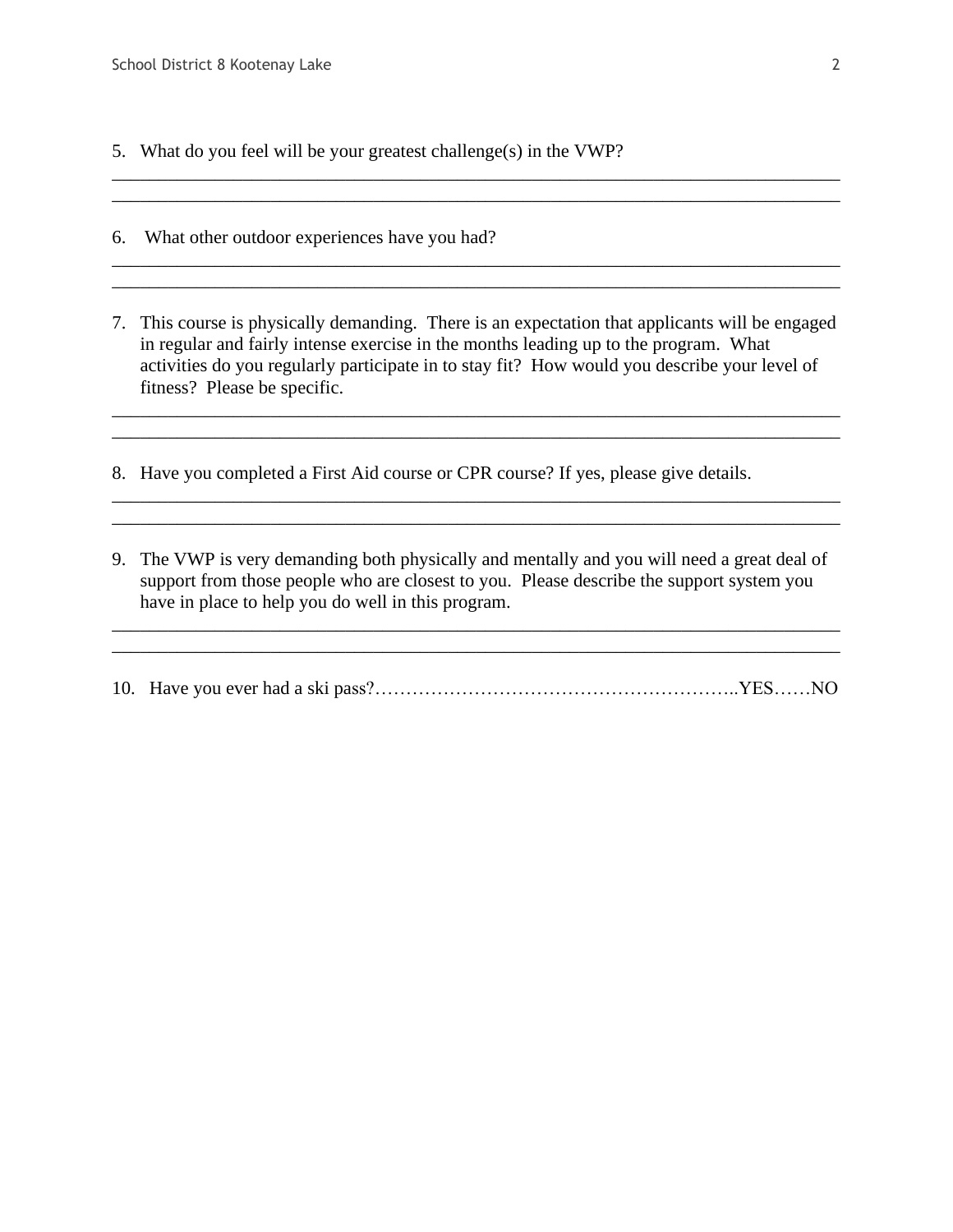## **PART B: OUTDOOR SKILLS**

In order to adequately plan the program each year, we need to know your level of experience in a number of areas. Please rate yourself honestly. While having prior outdoor experience will help your application, not having experience in many of the listed areas will not disqualify you from the program.

Please assess your present level of skill/experience in the following areas:

| <b>Basic Camping Skills</b>        | <b>None</b> | <b>Novice</b> | Intermediate | Advanced |
|------------------------------------|-------------|---------------|--------------|----------|
| Trail nutrition & cooking          |             |               |              |          |
| Map & compass use                  |             |               |              |          |
| Camp stove use & maintenance       |             |               |              |          |
| Low impact camping                 |             |               |              |          |
| Equipment care & selection         |             |               |              |          |
|                                    |             |               |              |          |
| <b>First Aid</b>                   |             |               |              |          |
| Level I First Aid                  |             |               |              |          |
| <b>CPR</b>                         |             |               |              |          |
|                                    | <b>None</b> | <b>Novice</b> | Intermediate | Advanced |
| <b>Canoeing/Kayaking Skills</b>    |             |               |              |          |
| Canoeing/Kayaking                  |             |               |              |          |
| Water rescue                       |             |               |              |          |
| Swimming ability                   |             |               |              |          |
|                                    | <b>None</b> | <b>Novice</b> | Intermediate | Advanced |
| <b>Snow Skills</b>                 |             |               |              |          |
| Avalanche awareness                |             |               |              |          |
| Avalanche rescue                   |             |               |              |          |
| Snow shelters                      |             |               |              |          |
| Skiing/Snowboarding ability        |             |               |              |          |
|                                    | None        | <b>Novice</b> | Intermediate | Advanced |
| <b>Mountaineering Skills</b>       |             |               |              |          |
| Backpacking                        |             |               |              |          |
| Snow travel                        |             |               |              |          |
| Peak ascents                       |             |               |              |          |
| Route finding                      |             |               |              |          |
| Glacier travel                     |             |               |              |          |
| Hiking                             |             |               |              |          |
| Downhill skiing/snowboarding       |             |               |              |          |
|                                    | <b>None</b> | <b>Novice</b> | Intermediate | Advanced |
| <b>Biking Skills</b>               |             |               |              |          |
| Long distance road biking          |             |               |              |          |
| Mountain biking (trails, downhill) |             |               |              |          |
| <b>Bicycle Maintenance</b>         |             |               |              |          |